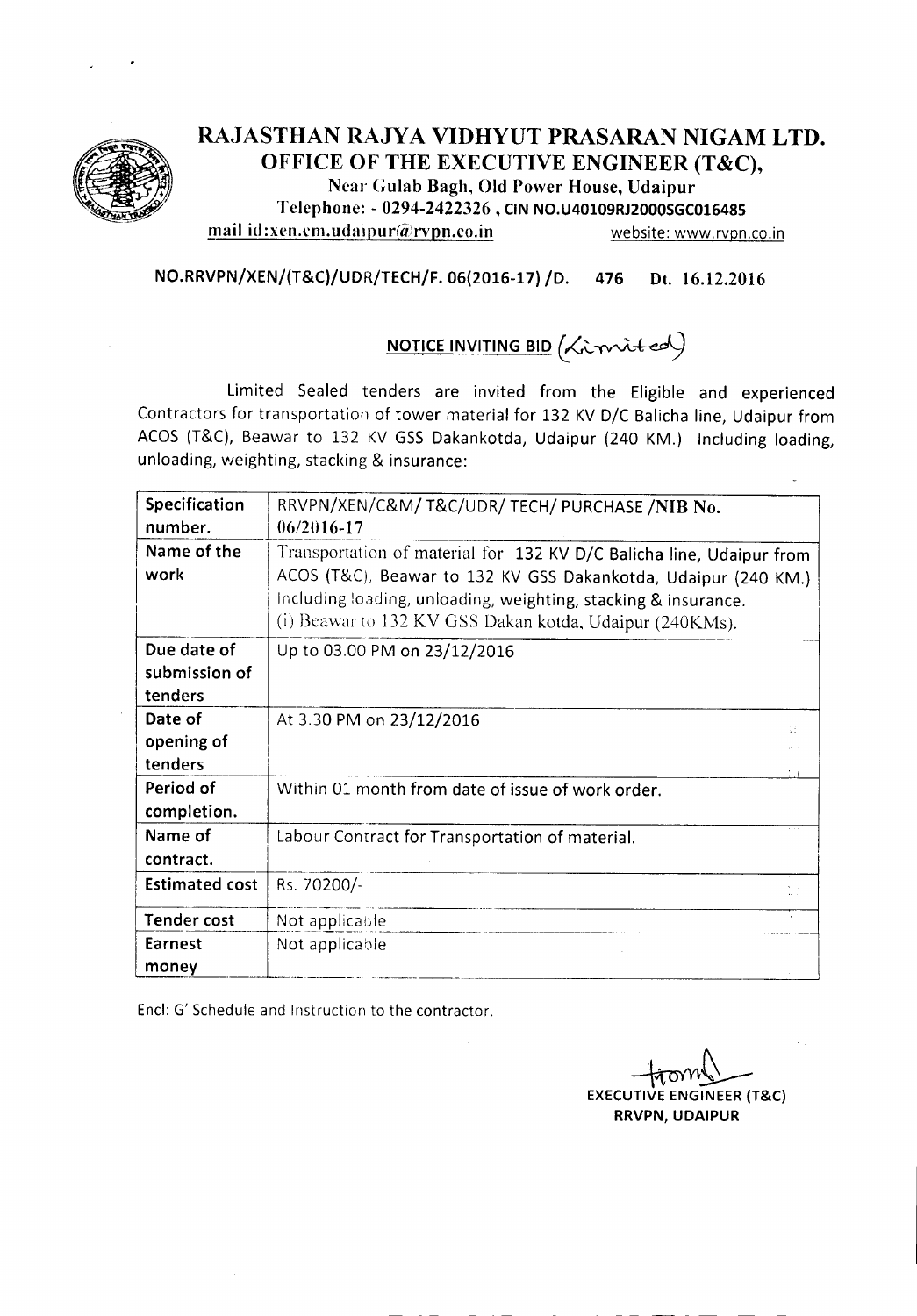### RAJASTHAN RAJYA VIDHUIT PRASARAN NIGAM LIMITED [Corporate Identity Number (CIN): U40109RJ2000SGC016485] Regd. Office:- Vidhyut Bhawan, Jyoti Nagar, Jaipur-302005 OFFICE OF ASSISTANT ENGINEER-I(T&C) RRVPNL, UDAIPUR HQ-DEBARI (313024) Mail-aen.cm.debari@rvpn.co.in No. RRVPNL/AEN-1/T&C/UDR/D. Limited. NIB No. 06/2016-17 Dated-DATED: 16.12.16

## **G-SCHEDULE**

NAME OF WORK: - Transportation tower material for 132 KV D/C Balicha Line from ACOS (T&C) Beawar to 132 KV GSS Dakan Kotra (240 KMs) including loading, unloading, weighting.

| S.No. | Description/specification                                                                                                                                                      | Unit <sup>1</sup> | Qty.            | Rate for<br>each M.T. | <b>Total</b> |
|-------|--------------------------------------------------------------------------------------------------------------------------------------------------------------------------------|-------------------|-----------------|-----------------------|--------------|
|       | Transportation tower<br>material for 132 KV D/C<br>Balicha Line from ACOS<br>(T&C) Beawar to 132 KV<br>GSS Dakan Kotra (240<br>KMs) including loading,<br>unloading, weighting | <b>MT</b>         | 60<br><b>MT</b> | $1170.00/-$           | $70200.00/-$ |
| NOTE: | The above rates and indicates                                                                                                                                                  |                   |                 |                       |              |

The above rates are inclusive of all taxes service tax and transit insurance.

### **Political** ASSISTANT ENGINEER-I(T&C) RVPNL, UDAIPUR HQ- DEBARI

**EXECUTIVE ENGINEER(T&C)** R.V.P.N.L., UDAIPUR

I/We hereby declare that I have read all the terms and conditions of the tender documents and agreed to comply the terms and conditions.

### **SIGNATURE OF CONTRACTOR** WITH SEAL & DATE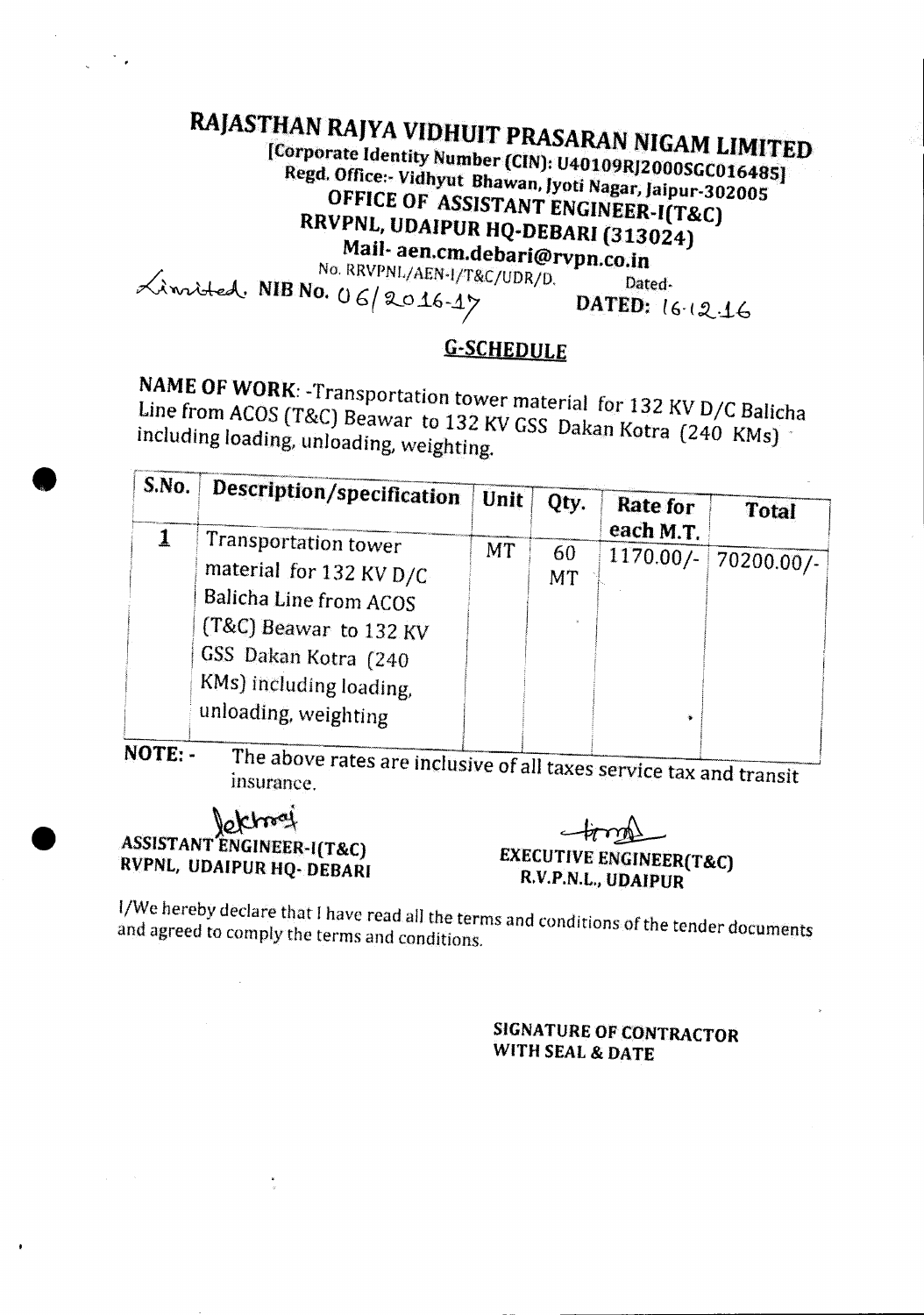5. General conditions of contract of the specification Section-II (A), Section III and Section IV.

 $\bullet$ 

The charges in respect of vetting & execution of the contract shall be borne by the contractor. The contractor shall be furnished with an executed counterpart of the agreement.

 $\cap$ 

## <u>2.18: T&I</u>

You shall arrange all type of tools required during the transportation work at your own cost. The amount of 'insurance cover for T&P items shall be intimated separately.

### 2.19: SAFETY MEASURES:

The contractor shall follow a safe method of working so that there is no damage to the Nigam's material and also no injury to any of his workers. The contractor shall be fully responsible for his workers and RVPNL not be responsible for any type of accident minor or fatal to any person at work's site. Staff insurance charges if any. shall be borne by the contractor.

2.20: DAMAGE TO NIGAM'S MATERIAL:

The contract will be responsible for safe custody of material at site so as to avoid any chance of damages/theft to Nigam's material/installed property. The loss shall be recovered from the contractor. You will be responsible for safe custody of all the tower material as well as line material issued by the Nigam for the work till taking over the towers/line by the Nigam after completion of work. You will have to make good the losses/damages accrued to the material while in your possession.

2.21: DISPUTE:  $\overrightarrow{ }$   $\overrightarrow{ }$   $\overrightarrow{ }$   $\overrightarrow{ }$   $\overrightarrow{ }$   $\overrightarrow{ }$  and supplier/contractors and supplier/contractors and supplier/contractors and supplier/contractors and supplier/contractors and supplier/contractors and supp upon or in relation to or in connection with the contract shall be deemed to have arisen at Udaipur and no courts other than the court in Udaipur shall have jurisdiction to entertain or try the same.

## **2.22: FURTHER CORRESPONDENCE:**

All correspondence pertaining to the purchase/work order in respect of any clarification required on the terms and conditions etc. should be addressed to the Executive Engineer(T&C)/Superintending Engineer (T&C), RRVPNL, Udaipur.

### 2.23: COMPLETION PERIOD

The work should be completed within a period of 30 days from the date of issue of order, failing which penalty equivalent to 0.5% per week or part thereof limited to maximum of 10% will be imposed on the remaining work. The period for which work held up due to departmental reasons shall not be counted in the completion period..

## 2.24: CANCELLATION OF ORDER

- i) Order placed can be cancelled as per the decision of in consultation with AO (T&C), RRVPNL, Udaipur or as per applicable provisions from time to time.
- ii) In case of failure to complete the work within the completion period then the Executive Engineer (T&C), RVPNL, Udaipur/Superintending Engineer (T&C), Udaipur shall be at liberty to cancel the order and forfeit firm's EMD and SD.

### **2.25: ACCEPTANCE OF ORDER**

The acceptance of the order shall be intimated to the Executive Engineer (T&C), RVPNL, Udaipur within 7 days of the receipt of the order failing which it will be presumed that the terms & conditions incorporated in the order are accepted to the supplier.

## 2.26: PERFORMANCE GUARANTEE:

In order to ensure compliance of the provisions contained in clause No.2.05 above the successful contractor irrespective of his being a registered vendor with RRVPNL or not shall be required to furnish a performance bank guarantee after completion of work and before claiming balance 10% payment from any scheduled bank for an amount equivalent to the 10% of the contract value on Non judicial stamped paper of Rs. 100/duly authenticated either by the 1st Class Magistrate or Notary public or directly confirmed by the issuing

### bankers.<br>2.27 INCHARGE OF WORK: bankers.<br>2.27 INCHARGE OF WORK: Tac Debari vdaruz

The Assistant Engineer (<del>£82) RV GSS)</del>, RVPN, <del>Sukhel</del>

Under the control of Executive Engineer(T&C), RVPL, Udaipur shall be the officer In-charge of the work. He will give the layout. supervise the work and verify the bills of the contractor and attend all other matters pertaining to this contract.

------------------------------------------ -------------------------

*-\-4 u~--*